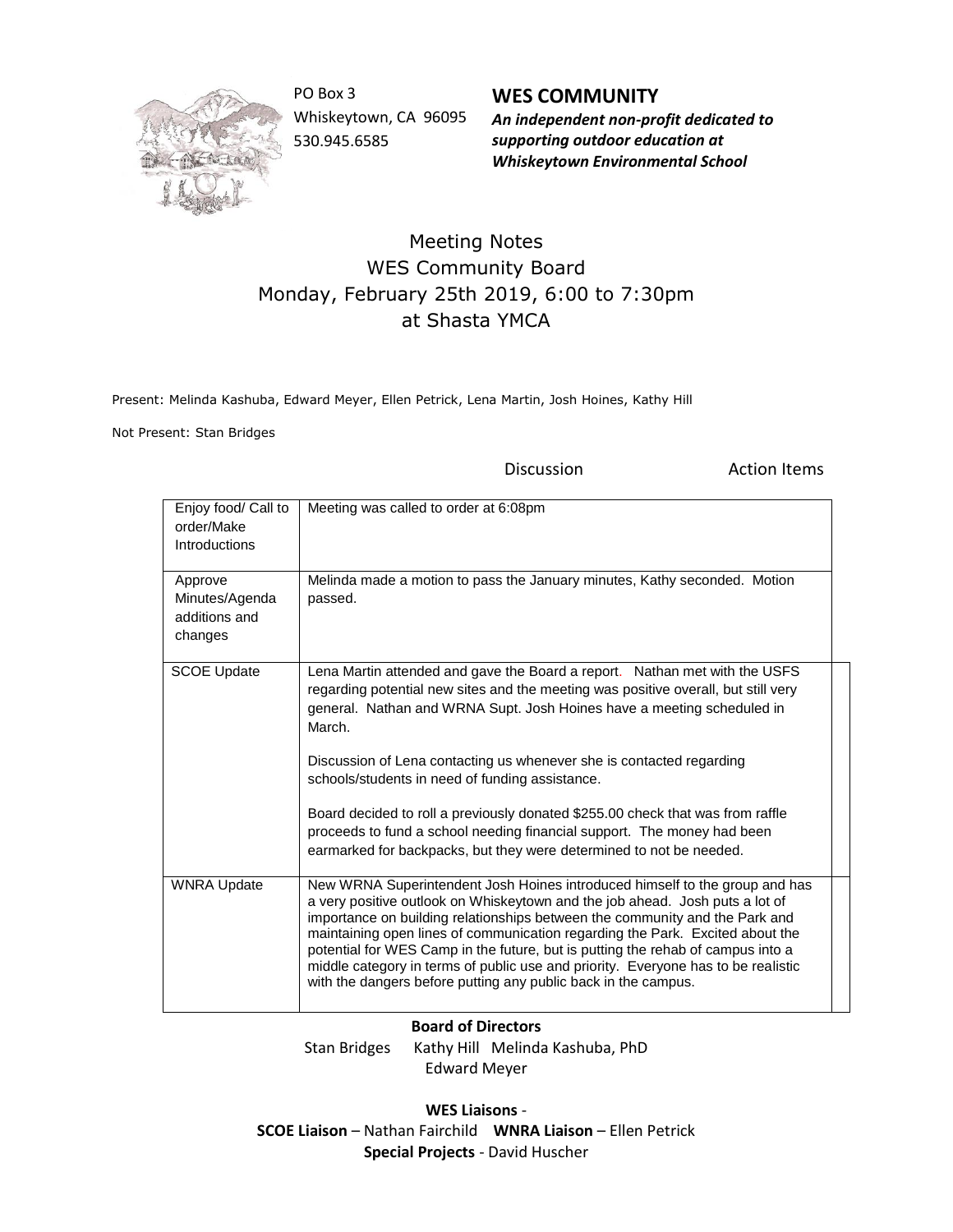|                                                           | Ellen reported that a tree fell on Cabin 17/18 during the snow storm of 2/13/19.<br>Otherwise the no other damage from the snow.                                                                                                                                                                                                                                                                                                                                                                   |  |
|-----------------------------------------------------------|----------------------------------------------------------------------------------------------------------------------------------------------------------------------------------------------------------------------------------------------------------------------------------------------------------------------------------------------------------------------------------------------------------------------------------------------------------------------------------------------------|--|
|                                                           | All scheduled projects regarding the campus are still on the docket, but likely<br>moved back 1-2 years based on other priorities within the park.                                                                                                                                                                                                                                                                                                                                                 |  |
|                                                           | Seasonal hiring is taking place currently.                                                                                                                                                                                                                                                                                                                                                                                                                                                         |  |
| <b>Treasurers Report</b>                                  | \$11,246.03 current balance. Total does not cover the 2K for fall river or the<br>promised 3K for Anderson.                                                                                                                                                                                                                                                                                                                                                                                        |  |
|                                                           | \$108.11 was spent on 2/4/18 for aprons after an immediate wish list request made<br>by John Oliver                                                                                                                                                                                                                                                                                                                                                                                                |  |
|                                                           | Edward turned over to Kathy a check from eScrip for \$45.00 that was received fall<br>of 2018 and accidentally filed away until being recently rediscovered during<br>secretary paperwork organization.                                                                                                                                                                                                                                                                                            |  |
|                                                           | Taxes are due May 15 <sup>th</sup>                                                                                                                                                                                                                                                                                                                                                                                                                                                                 |  |
| On-going<br><b>Business</b>                               |                                                                                                                                                                                                                                                                                                                                                                                                                                                                                                    |  |
| Cascade-Union 5th<br><b>Grade Funding</b>                 | Melinda contacted the Superintendent and gave him some info on large enviro<br>based community employers and the Logging Conference to ask about the<br>potential for funding assistance. Sierra-Cascade Environment and Resource Fund<br>are not registered with the state as a non-profit and Melinda clarified this new                                                                                                                                                                         |  |
|                                                           | information with Superintendent.                                                                                                                                                                                                                                                                                                                                                                                                                                                                   |  |
|                                                           | Discussion of offering up our raffle permit to schools as a fundraising option. If<br>schools get an auction item, we can raffle it as long as it is not an online auction.                                                                                                                                                                                                                                                                                                                        |  |
| T-shirt Sales and<br>Promotions                           | Looking at doing a small event in March at the California Street Labs to get the<br>hang of it. \$25.00 for a shirt and tie dye experience, \$15.00 for a second shirt.                                                                                                                                                                                                                                                                                                                            |  |
|                                                           | April 27 is the date for the main event, WES Resilience Day.                                                                                                                                                                                                                                                                                                                                                                                                                                       |  |
| Friends of<br>Whiskeytown<br>2/11/19 Meeting<br>Recap     | Melinda attended the meeting and though WES Camp was not on their agenda, it<br>ended up being a big topic of conversation. A lot of enthusiasm, but very broad<br>and far reaching in terms of ideas on how to support the Park's recovery. Group<br>will sit down and develop specific strategies regarding grant writing and fund<br>searching for park projects. During the conversation, Jennifer Gibson stated that<br>there is a desire to enter into an MOU as WES Community with the NPS. |  |
|                                                           | Anna Schrenk is the BAER leader and is now assigned to WRNA.                                                                                                                                                                                                                                                                                                                                                                                                                                       |  |
| Whole Earth and<br>Watershed<br>Festival 4/20/19          | Discussion of set up of our booth. Will get tables from the event and provide our<br>own chairs and shade structure. Melinda will provide a rolling rack to hang shirts<br>on that we plan to sell.                                                                                                                                                                                                                                                                                                |  |
| <b>New Business</b>                                       |                                                                                                                                                                                                                                                                                                                                                                                                                                                                                                    |  |
| Gateway School<br>District: Buckeye<br>School of the Arts | 1 student lost their home in the Carr Fire and is attending WES, 1 student lost their<br>home in the Camp Fire and is attending WES. Community Disaster Relief Funding<br>and Safety Net Funding is allocating money to assist those affected by the fires on<br>an application basis. WES Community may submit applications as a registered                                                                                                                                                       |  |